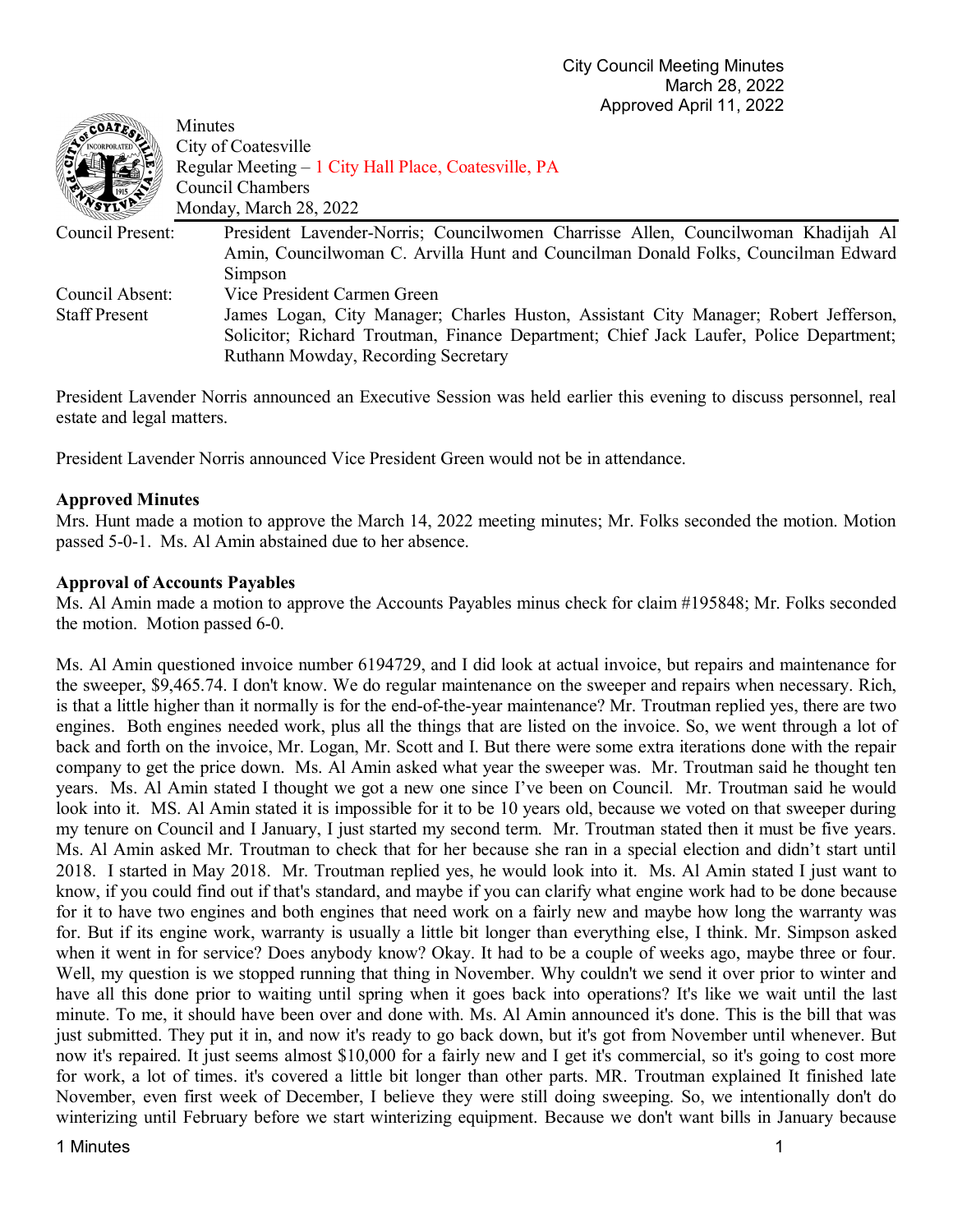### City Council Meeting Minutes March 28, 2022 Approved April 11, 2022

taxes don't come in until February, and this was done in February. But as I said, to get the pricing down, etc. So that took another couple of weeks because it didn't work. So there is a timeline. But I just don't have the paperwork to say what the year is or the make. Mr. Simpson explained the costs of engines is expensive. I just had an engine rebuilt and it was \$41,000. Ms. Al Amin stated I know it's expensive, but what I was saying is usually, when vehicles are within a certain time frame. I know when I buy new cars for a certain many miles or certain many years, the engine, the transmission, there's certain things that are under full warranty. And I know the sweeper's not that old because it was bought since I was on Council. So, I was just curious to see if any of them would be under warranty.

# **Presentations**

1. DEPG – Steve DePetris There was no presentation at this time.

# **Discussion Items**

1. Minutes

There was no discussion on minutes at this time.

# **Citizens Hearings – Regular Action Items Only (3 Minutes)**

There were no comments om citizens hearings regular action items only.

Ms. Al Amin made a motion to close citizens hearings on regular action items only; Ms. Allen seconded the motion. Motion passed 6-0.

# **Regular Action Items**

1. Receive and consider a motion to promote - Officer Thomas J. Mack and Officer Nicholas P. Thorburn from Part Time Officers to Full Time Officers.

Mrs. Hunt made a motion to promote Officer Thomas J. Mack and Officer Nicholas P. Thorburn from Part Time Officers to Full Time Officers; Mr. Folks seconded the motion. Motion passed 6-0.

Chief Laufer explained the Department is two short of our full-time officer complement of 27. Currently at 25. Those two vacancies occurred one last year with the early retirement of an officer and then one in January of this year when an officer left to go to the County Detective's office. So that generated two openings and our full-time officer complement. We have selected Officer Thornburn and Officer Mack from our part-time officer list to be promoted to full time. That was after decision was going through with all the noncommissioned officers, the corporals and sergeants, along with the lieutenant, brought the recommendations to me for promotion of Nicholas Thornburn, who's been with the department since November 1st of 2022. Excuse me. Of 2021. He completed his FTO program on January 4th. Just a quick background. He's a Downingtown East Graduate Lock Haven University, degree in Criminal Justice and a minor in Psychology. He was the class lieutenant for his police cadet class with Delaware County Community College, and he has experience working at Chester County Prison and the Oxford Borough Police Department. And Officer Thomas Mack joined the Department on November 29th of 2021. Completed his FTO program on February 15th. He's a graduate of Monsignor Bonner High School, Delaware County Community College for his act 120 certification and he has experience as a youth counselor with the Glen Mill School in dealing with troubled youth. So, we are pleased with their performance to date as part-time officers. Their backgrounds were completed, and they are favorable. And we are proud to recommend them for a full-time employment with the City of Coatesville. Just one note with Officer Thomas Mack. Those of you who have been following the death of the two troopers in the news on I-95 from last week, the one trooper, Mack, is our Officer Thomas Mack's brother. So his funeral services are viewing this Wednesday night and funeral on Thursday, which we will be attending and representing the city and supporting Officer Thomas Mack.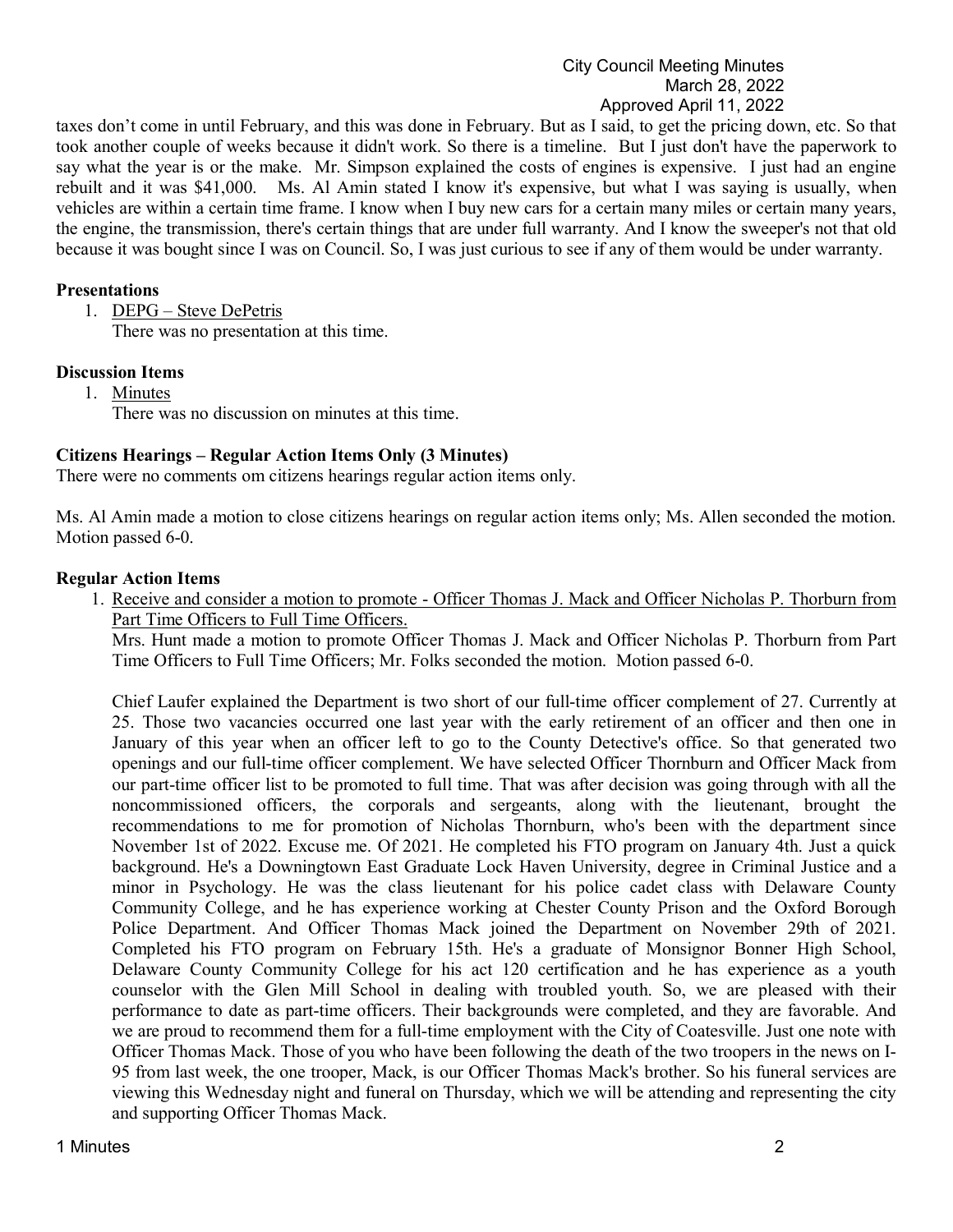2. Receive and consider a motion to waive the Roadway Restoration fee associated with the Road Opening Permit. (Pennsylvania American Water Projects)

Ms. Al Amin made a motion to waive the Roadway Restoration fee associated with the Road Opening Permit. (Pennsylvania American Water Projects); Mrs. Hunt seconded the motion. Motion passed 6-0.

Mr. Logan explained annually, you all know that PA American Water does work here in the City of Coatesville. We've had a long-standing relationship with them. For some of the work that they do, we have agreed to waive the permit application fees. Some of the work that we benefit from PA American Water in the City is new roads, usually curb to curb if they're doing some work in the center of the road. This particular permit, I'm going to read them off to you the locations. So we have about four. The first road opening permit application is for West 6th Avenue to dead end to Lemon Alley. The second is Oak Street from Thompson Place to Woodland Avenue. The next is Sewer Alley from the dead end to Memphis Street. The next on 700 Block of Merchant Street near 7th to North A. And that's it. It's those four locations that work will be done by PA American Water. Mr. Folks asked if they are still planning on the pumping station. Mr. Logan explained they are still planning to build a pumping station. Right now, we're trying to-- because it's a paper street, we're looking for the deed to make sure that the city owns that street before they can start construction there. So, some of the files are so old they're not in archives. We're reaching out to the County so we can find out where the paperwork is. But according to our Codes Department and Codes, the paper streets are supposedly owned by the city, but in order to do this work, the American Water is requesting actual documentation. Mr. Simpson asked are we correct in assuming for us to waive these permit fees, all the streets that you listed, they're going to pay curb to curb? Mr. Logan replied I didn't read the full details, but some of the description of work, for example, the sewer alley from the dead end to the Memphis Street, description of work is replaced 280 of the clay sewer main with an eight-inch pipe. So, some of the pipe work is going to be done. I don't know if it's-- oh, both the sides, curb to curb. Ms. Al Amin stated they say curb to curb at the bottom of the pages. Mr. Logan said the area proposed work. Curb to curb. And this is the one that I just mentioned for the sewer alley. So curb to curb on that one curb to curb-- Yes. Looks like all of them are curb to curb. But sometimes they only will do a portion of the street. Mr. Simpson asked why would they only do a portion of the street? We're waving all the permits? They used to pave curb to curb on anything that they did. Mr. Logan stated he didn't know what the city did in previous years. Mr. Jefferson stated he can tell you that there's two permit fees. One is the application fee, it's \$95, and then there's a square foot per opening fee associated with that. What they're waving or what's being proposed to be waived is the square foot portion, not the \$95 portion. Mr. Simpson said it's a great deal. We worked this out years ago with them, but we are getting more out of it by waiving the fees. But I noticed that they did one street and they only paved-- I think it was your street, wasn't it? And they only paved half of it. And it's supposed to be curb to curb, so that we need to make sure that when they come in for the permits that we waive them. But it's like you understand that our agreement is curb to curb. If we're waving all the fees as we're getting ready to vote on, and they have to understand it's curb to curb, and not sometimes, but all times. Mrs. Hunt explained as she had mentioned a few meetings ago concerning Harlan Drive with work that they did, I think, over two years ago, and it's patchy, but they never went back and did that complete job from curb to curb. And I get a phone call from Ms. Hart often to see if that could ever be done. Mr. Folks asked what happens when a resident gets somebody, like they have a water leak and they go to the curb, past the curb, and they do that section and that's it? They come back, they're paving, but over time, it sinks. Who fixes that? Mr. Logan state they should come back and repair that. Mr. Simpson stated its on us to call them and tell them to come back and fix it. So, they will-- I mean, it's their responsibility to put it back the same, if not better, then it was when they did work. Mrs. Hunt explained when they did Third Avenue, they didn't put the same material back on Third Avenue because, remember, it was like that concrete and they put that tar. So, the quality of the material was nowhere near what they dug up. Ms. Al Amin asked when they come in for the curb, will you confirm that if they're going to do curb to curve. Mr. Logan stated it says it on the form.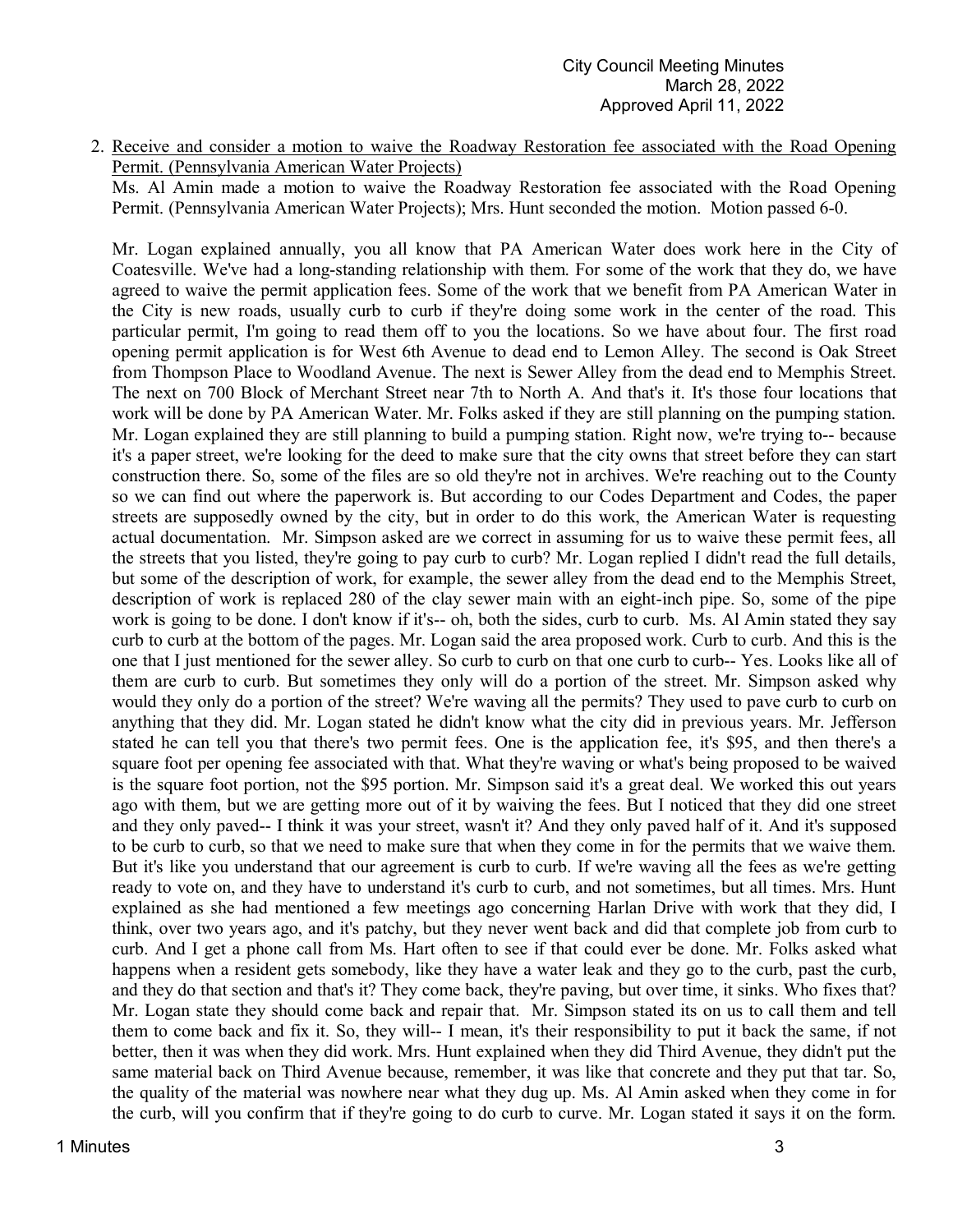## City Council Meeting Minutes March 28, 2022 Approved April 11, 2022

Ms. Al Amin stated yeah, but it said it before and they didn't do it. How are we going to assure that they actually do it? Mr. Logan stated the engineer will be out there. Cedarville monitors what they do.

Ms. Al Amin made a motion to close action items; Mrs. Hunt seconded the motion. Motion passed 6-0.

#### **Reports**

#### 1 Solicitor

Mr. Jefferson announced he provided a more detailed attorney-client privilege report to council. Since council's last meeting, I provided and continued to provide legal advice to the city regarding a potential amendment to the zoning ordinance. I provided and continued to provide legal advice to the city regarding land development matters. I submitted a brief to the zoning hearing board solicitor on March 25th, 2022. I continue to work on an appeal to the Commonwealth Court.

### 2 City Manager

Mr. Logan explained he discussed real estate and some personal matters in executive, moving on to business and economic development here in the city. Rich and I, finance director-- we had a wonderful opportunity to meet with Outfront Media. This is the new company that purchased the Catalyst digital billboard out on the 30 & 82 bypass. It looks like it's going to be a good, healthy relationship with them. They had mentioned during our first meeting that they want to be involved in the community. So hopefully, we'll be able to engage them, maybe not so much this year. But certainly, they want to be a part of some of our initiatives for next year. But I just wanted to say thank you to Rich working through all of the particulars with the contract with Catalyst as they kind of made the transition from Catalyst to Outfront Media. Thank you very much, Rich, on that. This morning, many of you know or were aware of that Chrissy Houlihan and her staff was here at City of Coatesville where they paid a visit to the city to discuss the VA Medical Center and the infrastructure conversation in a town hall meeting format. We had over 80 attendees here. They presented questions and concerns around the proposed-- and I say again, proposed closure of the VA. Chrissy Houlihan went on to discuss the infrastructure and some ways how the infrastructure money can be spent, not only in the municipality but throughout this county. So, it was a very informative town hall meeting. It was nice to kind of have it hosted here. Again, a number of residents showed up. It was great and we hope that we can continue having town hall meetings here at City Hall. Last week, I had the opportunity to be part of a preconstruction meeting with our city engineer Cedarville and PennDOT's contractor to replace a gas main line on Olive Street. This is going to be in front of the Scott Middle School, basically right in front. So that whole area there, if you guys are familiar with it, it's where the buses kind of drop off and pick up the kids. That entire street is going to be shut down from April to about June. Now they're going to try to work through the hours, because it's a pretty busy area, and do some of this work in the evening. So, they will be reaching out to the Coatesville Area School District as well as the city. Chief, I'm sure they'll be reaching out to you, just kind of let you know that if they do decide to do some evening work, everyone's informed. But again, it's just more work that PennDOT plans to do in the City of Coatesville. The last item I had was last week, Councilman Simpson and-- let's see who else was there. I think that you were the only one, Councilman. We attended a downtown merchant meeting that was hosted by Second Century Alliance at Presence Bank. Three of our officers-- two of our officers attended as well as our police chief. And the officers talked about the importance of urban planning here in the community and how the police department will help support existing and new businesses, navigate through safety measures, working with our police department as well as the importance of surveillance cameras. So, it was a well-attended meeting. There was about 20 people there, maybe. We were happy to see the new owner of Kings Tavern attend this meeting. He was there with his wife. He's a gentleman that plans to do more in the City of Coatesville by opening two potential two restaurants right off of Lincoln Highway. So, it was a nice kind of introduction to the owner, and we welcome him. And we look forward to working with all of the merchants that attended that meeting.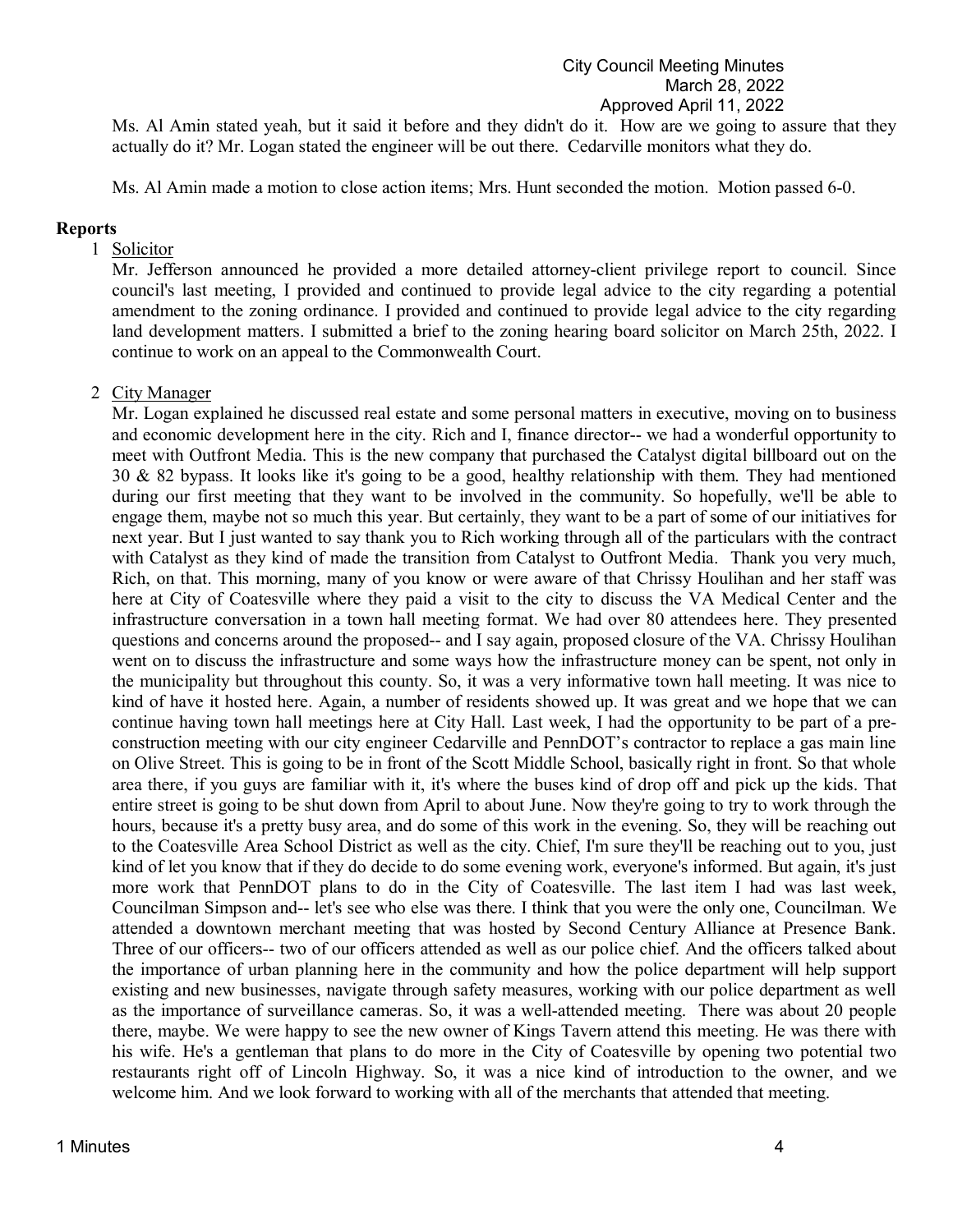# 3 Assistant City Manager

Mr. Huston said I'm still going to do these meetings from home for the short term because of other things, but my report tonight should be relatively short. The COVID numbers in Chester County continue to fall. Two weeks ago, it was 60 per 100,000. This week it's being reported as 30 per 100,000. And the bed rate dropped from 3% to 1.5%. So, we're doing the right things as a community. We're keeping things going. Keep your hands washed, masks on. If you are immunocompromised, just do the right thing and keep things going as we are and we'll-- two weeks is two years. That's how long it's taken to kill this curve, but we're going full steam ahead. As James mentioned earlier, I use the term it's Orange Cone season. It is time for road projects, street projects closings, openings. So, we ask the residents of coastal to keep an eye on our website and our Facebook page for announcements like we had today about closing down four streets for Pennsylvania American Water, the gas company, there'll be some construction going on. They may have to temporarily close the road down to allow some construction materials to be getting in and out. So, keep an eye out for closures coming around the town over the next few weeks. James just mentioned the possibility of two new openings in the city. There are a lot of thing is going behind the scenes. We've had a couple inquiries this week regarding some of the vacant properties on Lincoln Highway. So, we'll be working with those potential owners and operators of businesses downtown over the next few weeks and see what they've got planned from Public Works. We're moving into pothole season. So, on top of orange cone season, it's also pothole season. I know Jules has been very busy filling potholes. If a pothole pops up that you don't know that we're on our schedule, please call the main number, 610-384-0300, and leave Barbara a note about what street and what corner or whatever that pothole may be. And we'll send the crew out to try and fix that as best as we can before it gets too bad. Once it gets really bad, it's a little harder to do cold patch and now we can do cold patch. In codes, there's a lot going on behind the scenes there as well.

#### 4 Finance Department

Mr. Troutman explained the finance report for the period through February. So, we need to understand it's only two months. This beginning of the two months of the year, which is very little of the tax revenues have come in through this period of time. So, the two soundbites would be is we're still working through timing issues, but in general, we're fine so far. And then the specifics go into some of the timing issues are the real estate taxes were lagging in February, but they more than made up for it in March. So, we're not done yet with all of March and we're already ahead of where we were. We were ahead of the whole month of March when we were in the middle of March. we're doing okay and we just have to wait for some of the timing to settle in. We still have some things that will happen in April that we thought were going to happen in the first quarter. So, we're still going to have timing issues. But overall, we're doing okay. And the same thing is really happening in the solid waste fund as well. It's just early in the year. But everything we're seeing is there's timing issues. So, I'm not scared of where we're at. You just don't see it yet. So that's kind of one of the things you're going to have to trust that we're looking at it and we'll let you know if we see a gap that we're concerned about. But right now, we're not at this point.

#### **Citizens Hearings Non-Agenda Items Only (3 Minutes)**

There were no citizens hearings on non-agenda items only.

Ms. Al Amin made a motion to close citizens hearings on non-agenda items only; Mrs. Hunt seconded the motion. Motion passed 6-0.

#### **Special Events**

There were no special events at this time.

#### **Council Comments**

Mrs. Folks wish everyone a good night. Thanks for coming out.